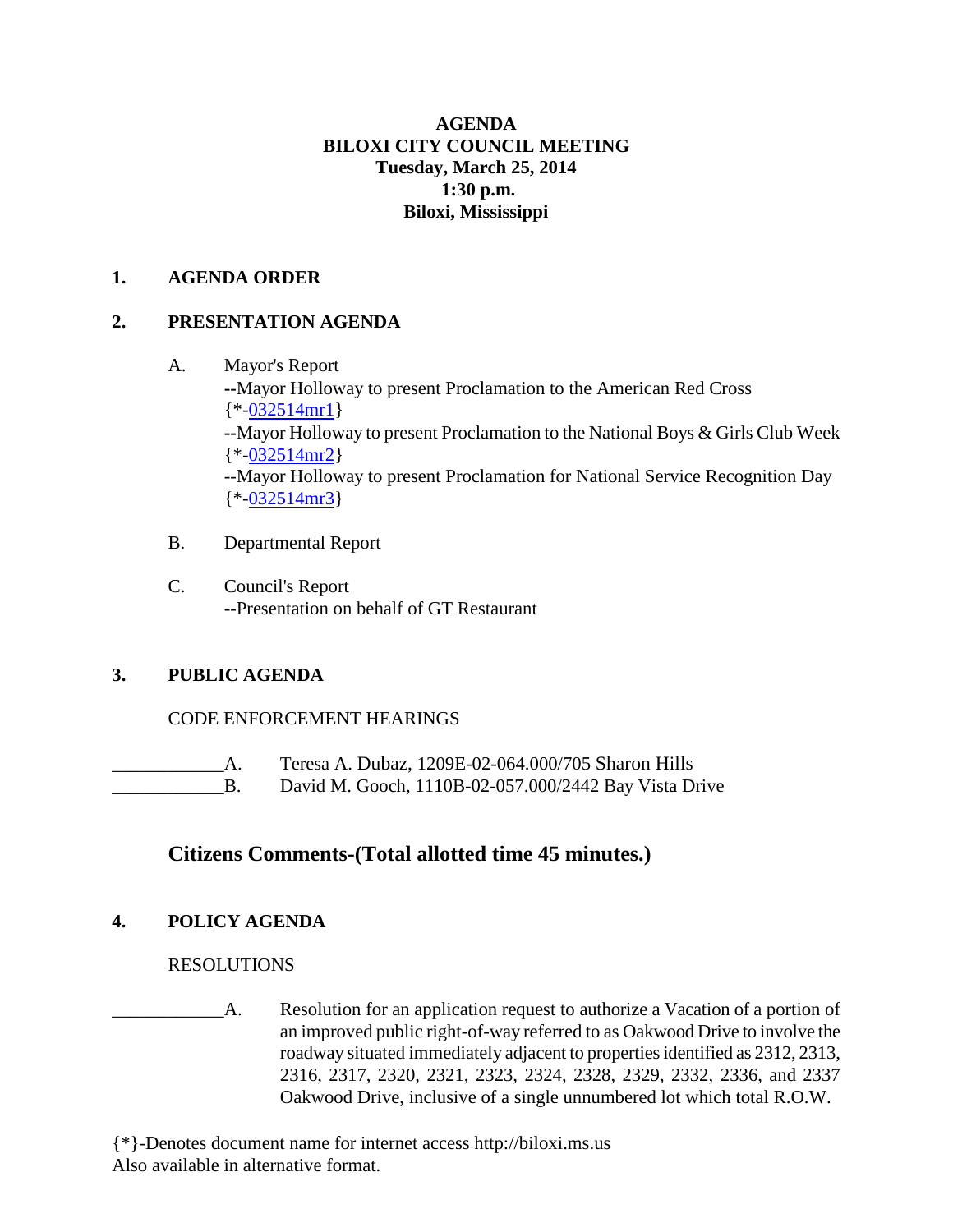#### **4. POLICY AGENDA-Continued**

section measures 22,570 square feet (More or Less) Case No. 14-009, Mississippi Coast Coliseum Commission. Submitted by the Planning Commission. {\*[-032514APC}](http://www.biloxi.ms.us/agendas/citycouncil/2014/032514/032514apc.pdf) Ward 5

\_\_\_\_\_\_\_\_\_\_\_\_B. Resolution for an application request for a **Conditional Use** approval to authorize the establishment of a minor automotive repair shop within an **NB-Neighborhood Business** zoning district for the property located at 1785 Pass Road–Suite E Case No. 14-010, Jeanie Danell Louviere (owner) and Clifton Moore (applicant). Submitted by the Planning Commission. {\*[-032514BPC}](http://www.biloxi.ms.us/agendas/citycouncil/2014/032514/032514bpc.pdf) Ward 2

#### **5. CONSENT AGENDA**

- A. Resolution authorizing expenditure in the amount of \$1,500.00 to the Mississippi Gulf Coast Senior Games. Introduced by Mayor A. J. Holloway. {\*[-032514APR}](http://www.biloxi.ms.us/agendas/citycouncil/2014/032514/032514apr.pdf)
- \_\_\_\_\_\_\_\_\_\_\_\_B. Resolution amending the Municipal Budget in the amount \$35,000.00 for the fiscal year to end September 30, 2014, to supplement the appropriation for the Public Works Department. Introduced by Mayor A. J. Holloway. {\*[-032514APW}](http://www.biloxi.ms.us/agendas/citycouncil/2014/032514/032514apw.pdf)
- \_\_\_\_\_\_\_\_\_\_\_\_C. Resolution declaring municipal property surplus (Tax Parcel No. 1410K-03- 130.000) and authorizing its negotiated sale and exchange (lying north of the former Bombay Bicycle Club site and south of the former Catholic Diocese building site). Introduced by Mayor A. J. Holloway. {\*[-032514ALEG}](http://www.biloxi.ms.us/agendas/citycouncil/2014/032514/032514aleg.pdf)
	- D. Resolution authorizing petty cash funds and change funds for Fiscal Year 2013/2014. Introduced by Mayor A. J. Holloway. {\*[-032514AADM}](http://www.biloxi.ms.us/agendas/citycouncil/2014/032514/032514aadm.pdf)
	- E. Resolution authorizing payment for renewal of property insurance. Introduced by Mayor A. J. Holloway. {\*[-032514AHR}](http://www.biloxi.ms.us/agendas/citycouncil/2014/032514/032514ahr.pdf)
- \_\_\_\_\_\_\_\_\_\_\_\_F. Resolution acknowledging receipt of bids and awarding a contract to Biloxi Harbor Bait & Fuel Dock, Inc. for concession services at the Biloxi Small Craft Harbor Bait Shop. Introduced by Mayor A. J. Holloway. {\*[-032514AEXC}](http://www.biloxi.ms.us/agendas/citycouncil/2014/032514/032514aexc.pdf)